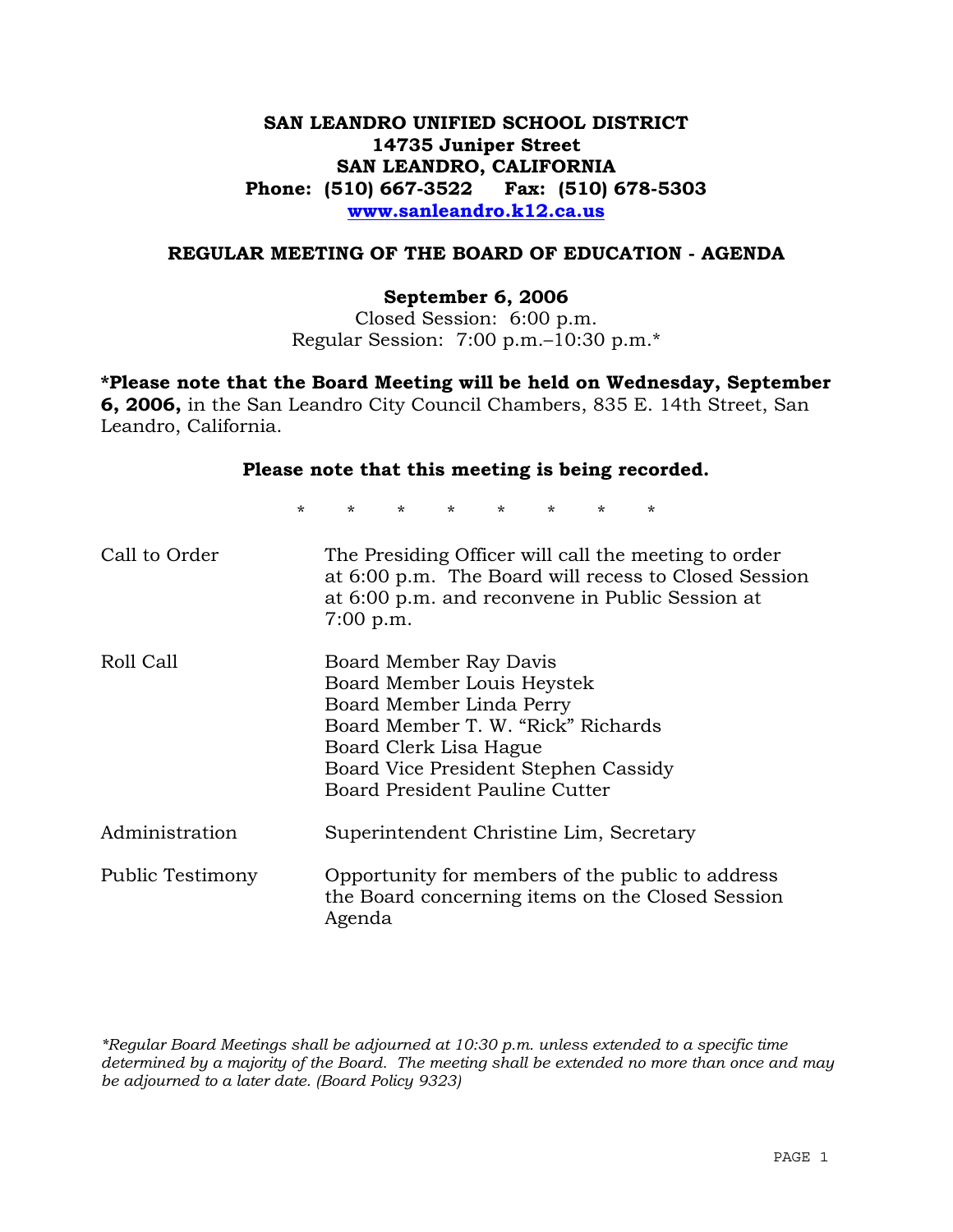Prior to the Public Session, the Board will meet in Closed Session pursuant to Government Code Sections 54957, 54956.8, 54956.9(b), and 54956.9.

- a) Public Employee Performance Evaluation, Title: Superintendent's Evaluation
- b) Conference with Legal Counsel Anticipated Litigation Significant exposure to litigation
- c) Public Employee Appointment Title: Adult School Vice Principal
- d) Conference with Real Property Negotiator Property(ies)
- e) Conference with Legal Counsel Existing Litigation

| Report Closed<br><b>Session Action</b> | Motion __________ Second __________ Vote ________              |                                                                                                                                                                                                                                                                                                                                                                                                                                                                                                                                                                                                                                                                                                                                                                                                                                                                                                                                                                                                                        |
|----------------------------------------|----------------------------------------------------------------|------------------------------------------------------------------------------------------------------------------------------------------------------------------------------------------------------------------------------------------------------------------------------------------------------------------------------------------------------------------------------------------------------------------------------------------------------------------------------------------------------------------------------------------------------------------------------------------------------------------------------------------------------------------------------------------------------------------------------------------------------------------------------------------------------------------------------------------------------------------------------------------------------------------------------------------------------------------------------------------------------------------------|
| Pledge of Allegiance                   |                                                                |                                                                                                                                                                                                                                                                                                                                                                                                                                                                                                                                                                                                                                                                                                                                                                                                                                                                                                                                                                                                                        |
| Approve Agenda                         | 2006.<br>Motion ___________ Second ____________ Vote _________ | Approve the Regular Meeting Agenda of September 6,                                                                                                                                                                                                                                                                                                                                                                                                                                                                                                                                                                                                                                                                                                                                                                                                                                                                                                                                                                     |
| Legal Statement                        | 54954.2(a)                                                     | Members of the audience who wish to address the<br>Board are asked to complete the yellow card available at<br>the entrance and submit it to the Board's Administrative<br>Assistant. Speakers who have completed the card will be<br>called when the item is reached on the agenda or, for<br>non-agenda items, during the Public Testimony. Cards<br>are to be turned in before the item is reached on the<br>agenda. Please note that this meeting is being recorded.<br>State law prohibits the Board of Education from taking<br>any action on or discussing items that are not on the<br>posted agenda except to A) briefly respond to statements<br>made or questions posed by the public in attendance; B)<br>ask questions for clarification; C) provide a reference to a<br>staff member or other resource for factual information in<br>response to the inquiry; or D) ask a staff member to<br>report back on the matter at the next meeting and/or put<br>it on a future agenda. (Government Code Section |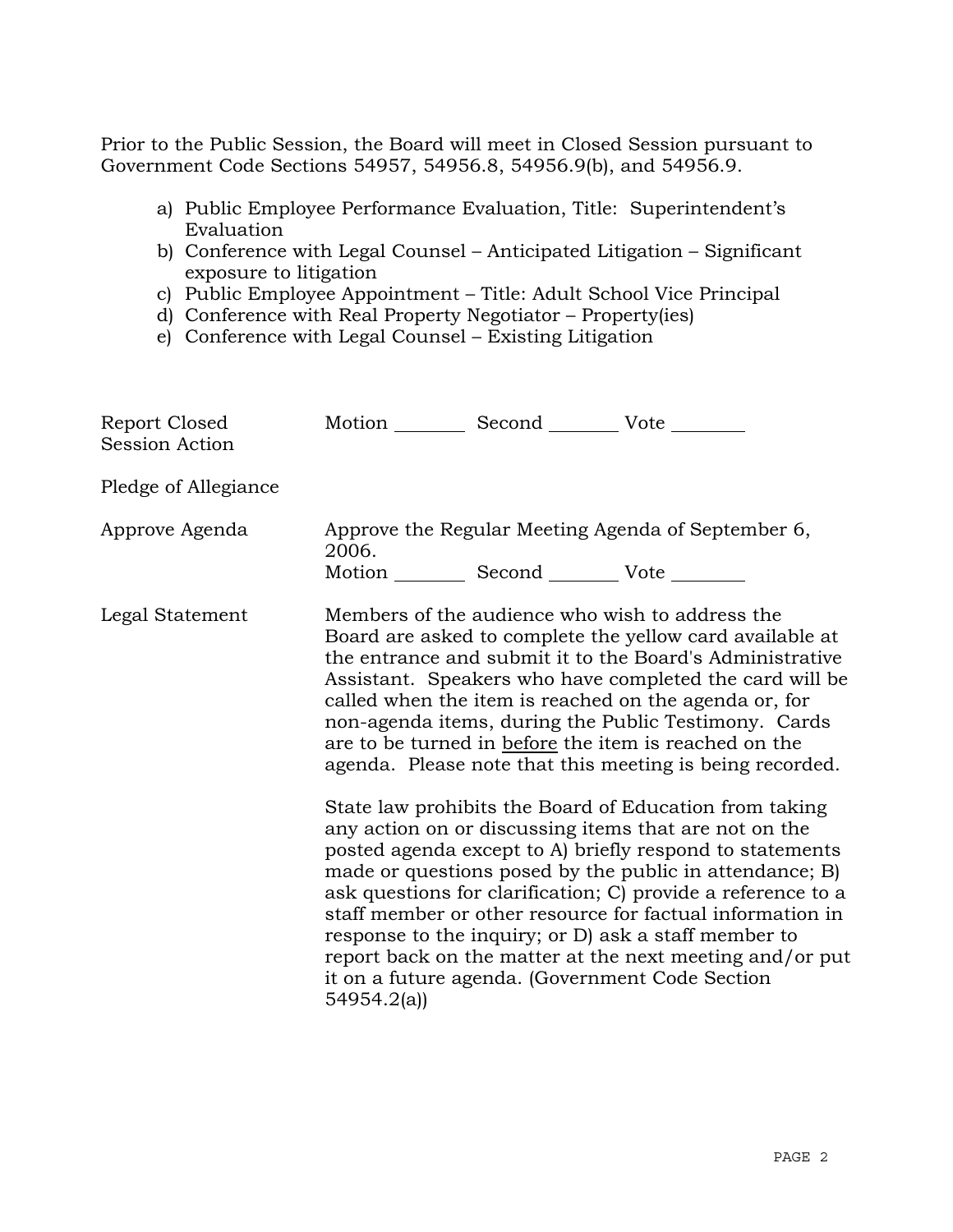# **7:00 p.m. - PUBLIC HEARING**

A public hearing will be held regarding Sufficiency of Instructional Materials for 2006-2007.

## **PRESENTATIONS**

- David Lorden, Director of Student Support Services, will present information related to the district's implementation of the Mandatory Residency Verification program for the 2006-2007 school year. Highlights of the presentation will include: overview of the process, conditions of residency verification approval/denial, and the home visits conducted and results of home visits and appeals.
- Judith Cameron, Director of Curriculum and Instruction, and Daniel Chaja, Assistant Director of Research and Program Evaluation, will present highlights of the 2005-2006 state and federal assessment results. They will also present comparative data over time as available. The presentation will include: district-wide and site specific California Standards Test (CST) results in English Language Arts, Math and Science; state Academic Performance Index (API) results; and federal Adequate Yearly Progress (AYP) results; and Program Improvement status for several schools. The data will show significant gains in many areas throughout the district and at specific school sites. It will also identify areas of need and steps to be taken to address the areas of need.

# **PUBLIC TESTIMONY ON NON-AGENDA ITEMS**

**REPORTS** Correspondence Superintendent's Report Board Committee Reports

• Communication

## **CONSENT ITEMS**

These items are considered routine and may be enacted by a single motion. At the request of any member of the Board, any item on the consent agenda shall be removed and given individual consideration for action as a regular agenda item.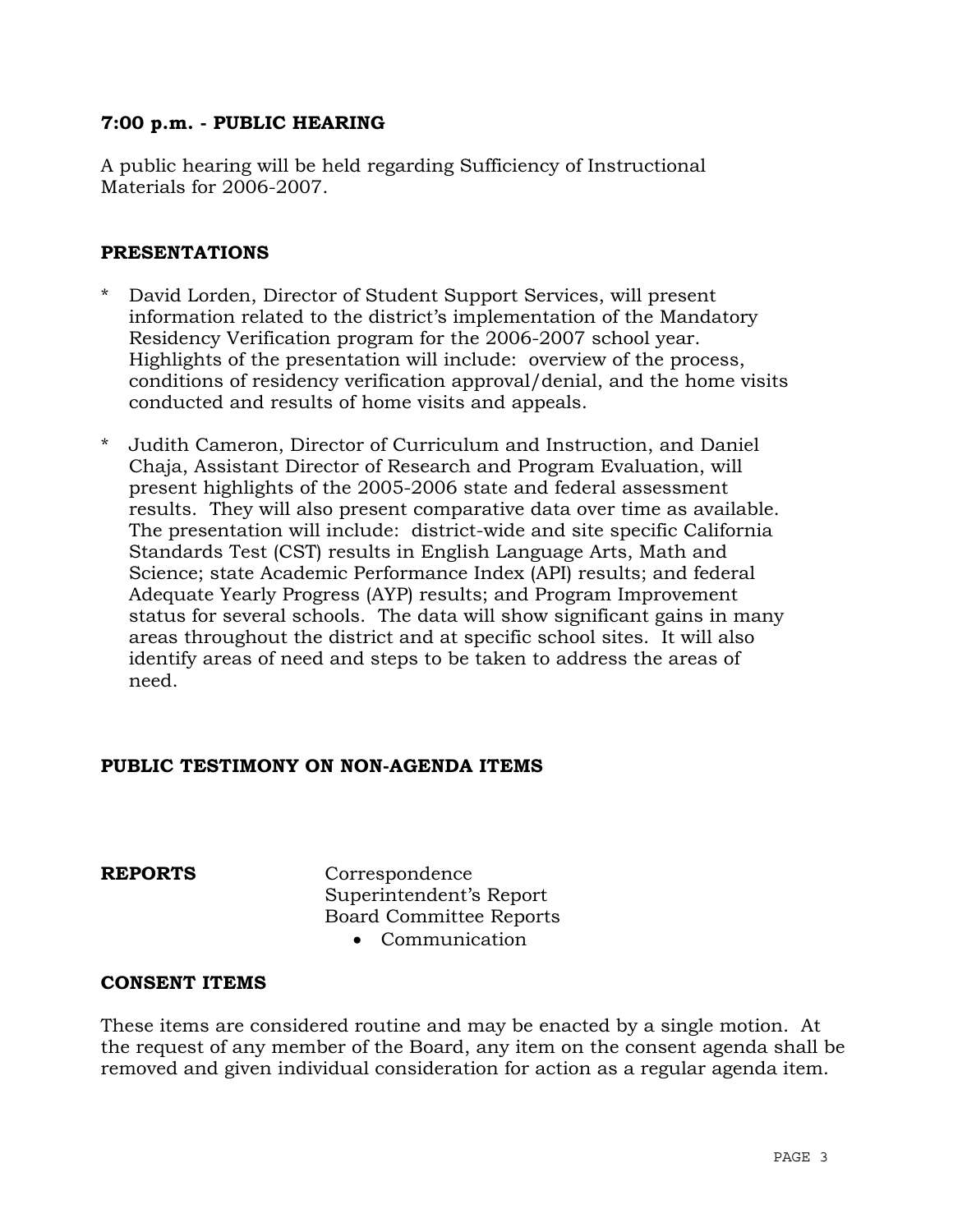# General Services

| $1.1-C$<br>Approval of Board<br>Minutes - July 18,<br>2006           | Staff Recommendation:<br>Approve the minutes of the regular board meeting<br>held on July 18, 2006, with revisions from the<br>August 15, 2006, board meeting noted in bold.<br>Motion _________ Second __________ Vote _______               |
|----------------------------------------------------------------------|-----------------------------------------------------------------------------------------------------------------------------------------------------------------------------------------------------------------------------------------------|
| $1.2-C$<br>Approval of Board<br>Minutes - August 15,<br>2006         | <b>Staff Recommendation:</b><br>Approve the minutes of the regular board meeting<br>held on August 15, 2006.<br>Motion _________ Second __________ Vote _______                                                                               |
| $1.3-C$<br>Approval of Board<br>Minutes – August 24,<br>2006         | <b>Staff Recommendation:</b><br>Approve the minutes of the special board meeting<br>held on August 24, 2006.<br>Motion _________ Second __________ Vote _______                                                                               |
| $1.4-C$<br>Resolution #06-34,<br><b>Board Member</b><br>Compensation | Staff Recommendation:<br>Adopt Resolution #06-34 certifying that Board<br>Member Louis Heystek's absence from the August<br>24, 2006, public Board meeting was due to<br>hardship.<br>Motion _________ Second __________ Vote _______         |
| $1.5-C$<br>Resolution #06-39,<br>Board Member<br>Compensation        | <b>Staff Recommendation:</b><br>Adopt Resolution #06-39 certifying that Board<br>Member Pauline Cutter's absence from the August<br>24, 2006, public Board meeting was due to<br>hardship.<br>Motion _________ Second __________ Vote _______ |
| $1.6-C$<br>Resolution #06-35, To<br>Draw Funds                       | <b>Staff Recommendation:</b><br>Adopt Resolution #06-35 authorizing certain<br>persons to draw funds on behalf of the District.<br>Motion _________ Second __________ Vote _______                                                            |
| Human Resources                                                      |                                                                                                                                                                                                                                               |
| $2.1 - C$<br>Acceptance of<br>Personnel Report                       | <b>Staff Recommendation:</b><br>Accept Personnel Report as submitted.<br>Motion _________ Second __________ Vote _______                                                                                                                      |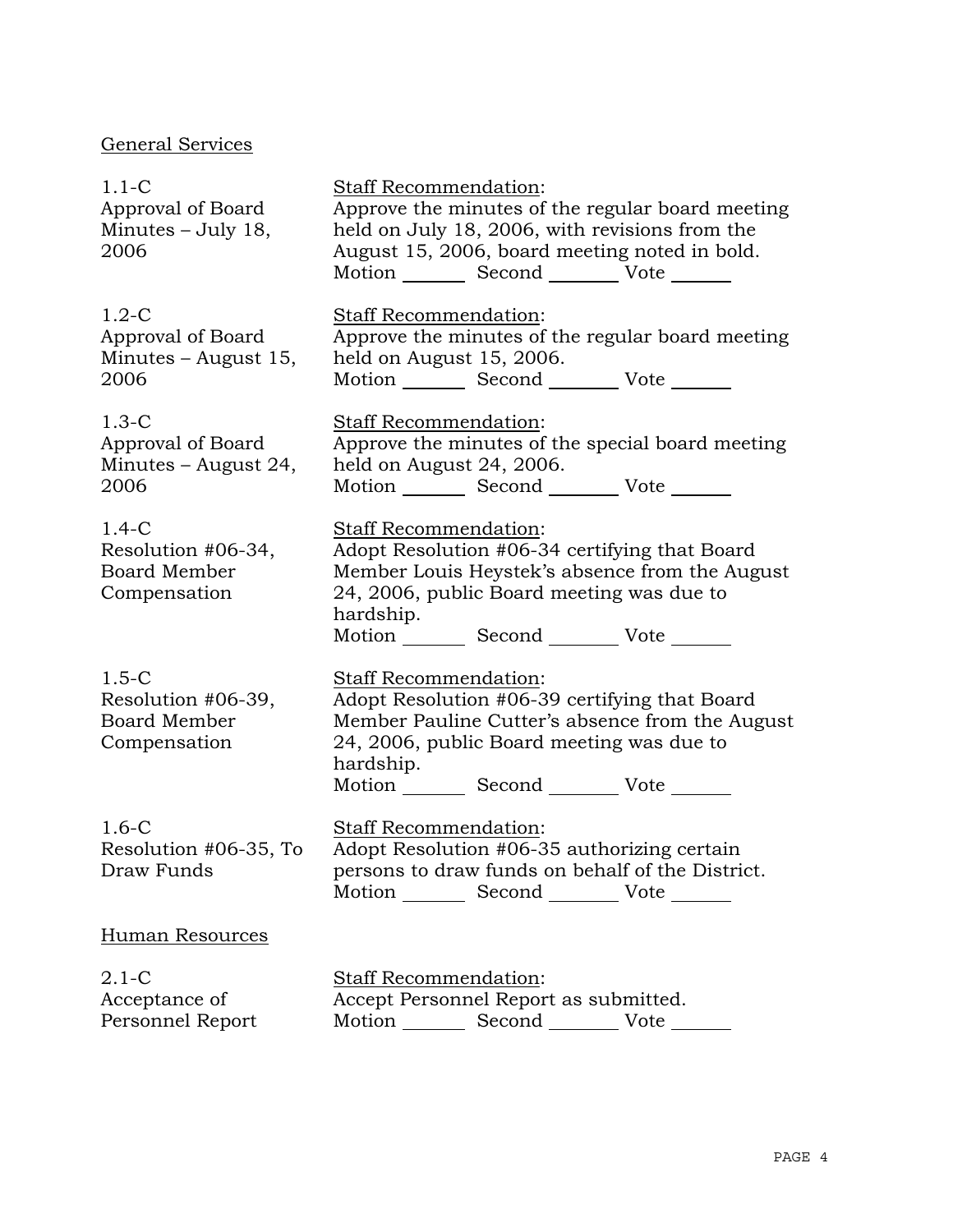| $2.2 - C$                      | <b>Staff Recommendation:</b>                                             |
|--------------------------------|--------------------------------------------------------------------------|
| Renewal of Student             | Approve the renewal of the Student Teaching                              |
| <b>Teaching Agreement</b>      | Agreements between the District and Mills                                |
|                                | College.                                                                 |
|                                | Motion _________ Second _________ Vote _______                           |
| $2.3-C$                        | <b>Staff Recommendation:</b>                                             |
| <b>Certificated District</b>   | Approve one candidate for a Preliminary Teaching                         |
| Intern to Receive              | Credential pursuant to Education Code 44259.                             |
| Preliminary Teaching           |                                                                          |
| Credential                     | Motion _________ Second __________ Vote _______                          |
| $2.4-C$                        | Staff Recommendation:                                                    |
| <b>Certificated District</b>   | Approve one candidate for a Professional Clear                           |
| Intern to Receive              | Teaching Credential pursuant to Education Code                           |
| Professional Clear             | 44328.                                                                   |
| <b>Teaching Credential</b>     | Motion _________ Second __________ Vote _______                          |
|                                |                                                                          |
| <b>Educational Services</b>    |                                                                          |
| $3.1 - C$                      | Staff Recommendation:                                                    |
| Non-Public School              | Approve the Non-Public School Contracts for                              |
| Contracts                      | Special Education Students.                                              |
|                                | Motion _________ Second __________ Vote _______                          |
|                                |                                                                          |
| $3.2-C$                        | Staff Recommendation:                                                    |
| Resolution #06-36,             | Adopt Resolution #06-36, Sufficiency of                                  |
| Sufficiency of                 | Instructional Materials for 2006-2007.                                   |
| <b>Instructional Materials</b> |                                                                          |
| for 2006-2007                  | Motion _________ Second __________ Vote _______                          |
| $3.3-C$                        | Staff Recommendation:                                                    |
| William F. Gooding             | Approve the William F. Gooding Even Start Family                         |
| Even Start Family              | Literacy Program Grant.                                                  |
| Literacy Program               | Motion _________ Second __________ Vote _______                          |
|                                |                                                                          |
| $3.4-C$<br>Education for       | Staff Recommendation:<br>Approve the Education for Homeless Children and |
| Homeless Children and          | Youth Grant.                                                             |
| Youth Grant                    | Motion<br>Second Vote                                                    |
|                                |                                                                          |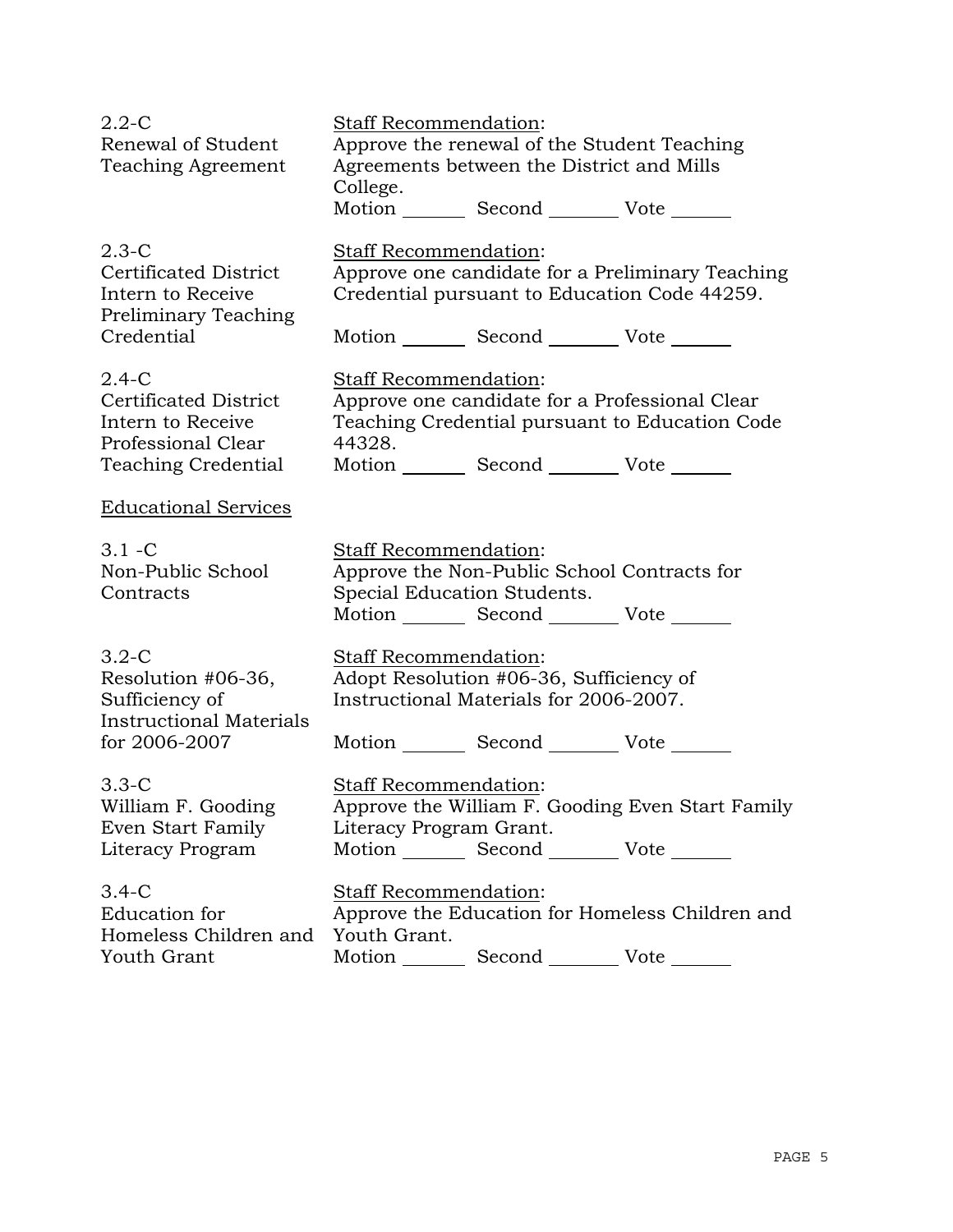| $3.5-C$<br>Tobacco-Use<br>Prevention Education<br>Program for Grades<br>Nine through Twelve -<br>Safe and Health Kids<br>Program Grant #06-<br>204 | <b>Staff Recommendation:</b><br>Approve the Tobacco-Use Prevention Education<br>Program for Grades Nine through Twelve – Safe<br>and Health Kids Program Grant #06-204.<br>Motion _________ Second __________ Vote _______                       |
|----------------------------------------------------------------------------------------------------------------------------------------------------|--------------------------------------------------------------------------------------------------------------------------------------------------------------------------------------------------------------------------------------------------|
| $3.6-C$<br>Kaiser Permanente<br>Community Benefit<br>Grant                                                                                         | Staff Recommendation:<br>Approve the Kaiser Permanente Community<br>Benefit Grant for John Muir Middle School.<br>Motion _________ Second __________ Vote _______                                                                                |
| $3.7-C$<br><b>Starbuck Foundation</b><br>Grant and the Target<br><b>Foundation Grant</b>                                                           | <b>Staff Recommendation:</b><br>Approve the Starbuck Foundation Grant in the<br>amount of \$5,000, and the Target Foundation<br>Grant in the amount of \$1,500 for John Muir<br>Middle School.<br>Motion _________ Second _________ Vote _______ |
| Business, Operations and Facilities                                                                                                                |                                                                                                                                                                                                                                                  |
| $4.1-C$<br>Resolution #06-37 to<br>Declare Certain<br>Equipment Surplus<br>and/or Obsolete.                                                        | <b>Staff Recommendation:</b><br>Adopt Resolution #06-37 to declare certain<br>equipment surplus and/or obsolete due to the age<br>and condition of the designated equipment.<br>Motion _________ Second _________ Vote _______                   |
| $\Lambda$ $\Omega$ $\Omega$                                                                                                                        | $O_{\text{tot}}$ $\Gamma$ December of details $\Gamma$                                                                                                                                                                                           |

## 4.2-C Sale and Disposal of Equipment

Staff Recommendation: Approve the sale and disposal of the following surplus and unusable items to the highest bidder in accordance to Education Code 17546. District staff will request approval from the Alameda County Office of Education as required by the Education Code.

- Aero Hot Warmer
- Three Vulcan Ovens
- GA System Salad Bar
- Wolf convection Oven
- Conveyor Belt
- True Reach in Refrigerator

Motion Second Vote \_\_\_\_\_\_